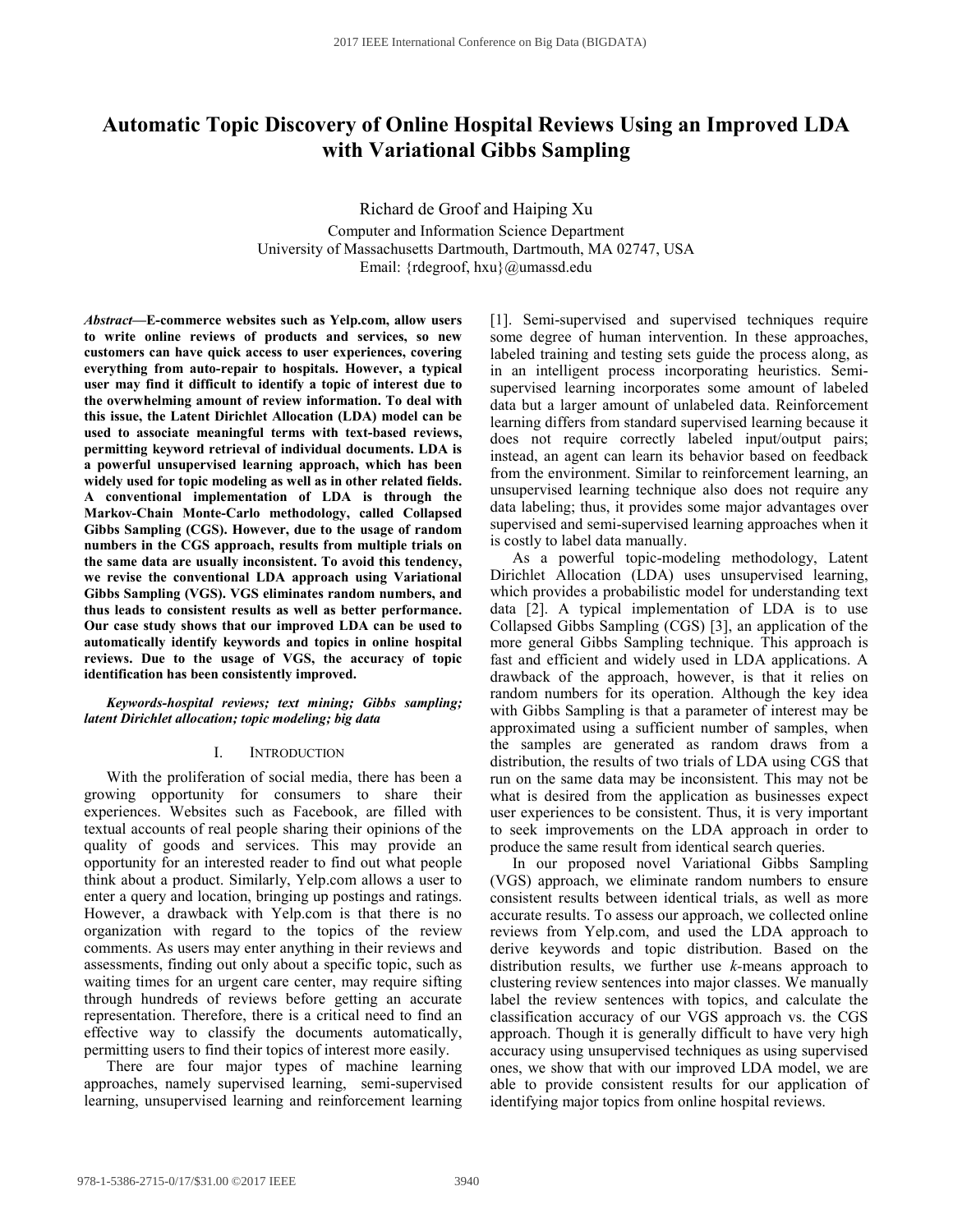## II. BACKGROUND AND RELATED WORK

A challenge in text categorization is the semantic distinction between identical word choices in a corpus, the same word occurring under different circumstances. Latent Semantic Analysis (LSA) has been used as a technique to overcome this difficulty [4]. By first decomposing the termfrequency matrix of a corpus into eigenvectors and eigenvalues (termed singular values in that work), and then reconstructing the matrix using a reduced set of singular values, a latent semantic space is produced, which represents a generalization of the original corpus. The relative occurrence of common words is emphasized across documents so that entities are more similar according to context as well as in the use of any particular word. Probabilistic Latent Semantic Analysis (PLSA) introduces a probabilistic generative process [5]. Using PLSA, when a writer creates a document, he first chooses a topic and then chooses a word to represent that topic. PLSA associates the latent topics with the co-occurrence of words within documents, modeled as a multinomial distribution, as in the repeated rolling of dice. In practice, the derivation of PLSA introduces a topic vector for each document/word combination. This is likely to result in overfitting, but the authors introduced a method to combat this tendency.

LDA is similar to PLSA in that it describes a probabilistic generative process. However, when selecting a topic described in a document, the topic is drawn from the Dirichlet distribution, a conjugate prior of the multinomial. The Dirichlet distribution can be tuned according to an input parameter (commonly referred to as *α*), by which more or less of its mass may fall towards some region of the simplex describing its other parameters (commonly referred to as *θ*). The formulation of LDA is intractable for direct inference. A commonly used approximation technique is called Gibbs Sampling [6]. Gibbs Sampling can be used to calculate a parameter of interest from a distribution given a set of samples from that distribution. It is a Markov-chain Monte-Carlo methodology in that it is iterative, stateless and utilizes random numbers. However, this tendency towards randomness may be undesirable.

Griffiths and Steyvers introduced CGS as an implementation of the LDA model [3]. It takes as input Dirichlet parameters  $\alpha$  and  $\beta$ , a term-frequency matrix of a corpus and the desired number of topics, and outputs *θ* and *φ*, the distributions of topics over documents and words over topics, respectively. CGS has been implemented in different ways. For example, in [7] the authors combined a variational Bayesian inference approach with CGS; in [8], the authors proposed Fast Collapsed Gibbs Sampling (FCGS), a modification of CGS, which involved fewer operations to speed up the process. Some other work makes use of LDA in a semi-supervised manner. In [9] the authors proposed a novel method for text classification using LDA and semi-supervised learning. Their process proceeds in a loop, utilizing a small set of training labels to assess the quality of the LDA model and unsupervised classifications, and then shifting unlabeled data to labeled ones.

Other methods have also been proposed for automatic topic discovery using LDA. In [10] the authors used FCGS to generate the LDA parameters and Shannon information to extract keywords. Also, in [11], the authors proposed a text classification mechanism based on LDA. They incorporated sentiment analysis into the process to increase accuracy. The focus in that work was on subjective topics, so their results show an improvement in incorporating this information.

Another variation of LDA was used in [12], where tweet followings were mapped in an LDA-based model. The authors of that paper identified experts in microblogs and incorporated topic models from followers into information gathered about the subject. LDA has been used in [13] where the authors incorporated data commonly excluded from consideration as noise. They used emoticons in microblogs as consideration in topic mining. They argue that this information is readily available in this day and age, and is becoming more prevalent and should be incorporated into the state of the art.

Different from the above approaches, we propose a novel technique, called Variational Gibbs Sampling (VGS), which can be used to implement the LDA approach more effectively. Our case study shows that our approach outperforms LDA with CGS approach, and also produces consistent results between runs on identical data.

## III. ANALYSIS OF HOSPITAL REVIEWS USING LDA

Figure 1 shows the overall approach to using LDA for topic identification and keyword retrieval. In our approach, reviews are first split into sentences and tokenized, forming documents of nouns and adjectives with stop-words removed. These documents are used as input in the improved LDA process incorporating VGS. The output of LDA is the matrices  $\theta$  and  $\varphi$ . Through an operation on these matrices, we may derive the significant words (keywords) for each document. The matrices derived in this operation serve as the starting point for unsupervised clustering.



Figure 1. Topic identification using an improved LDA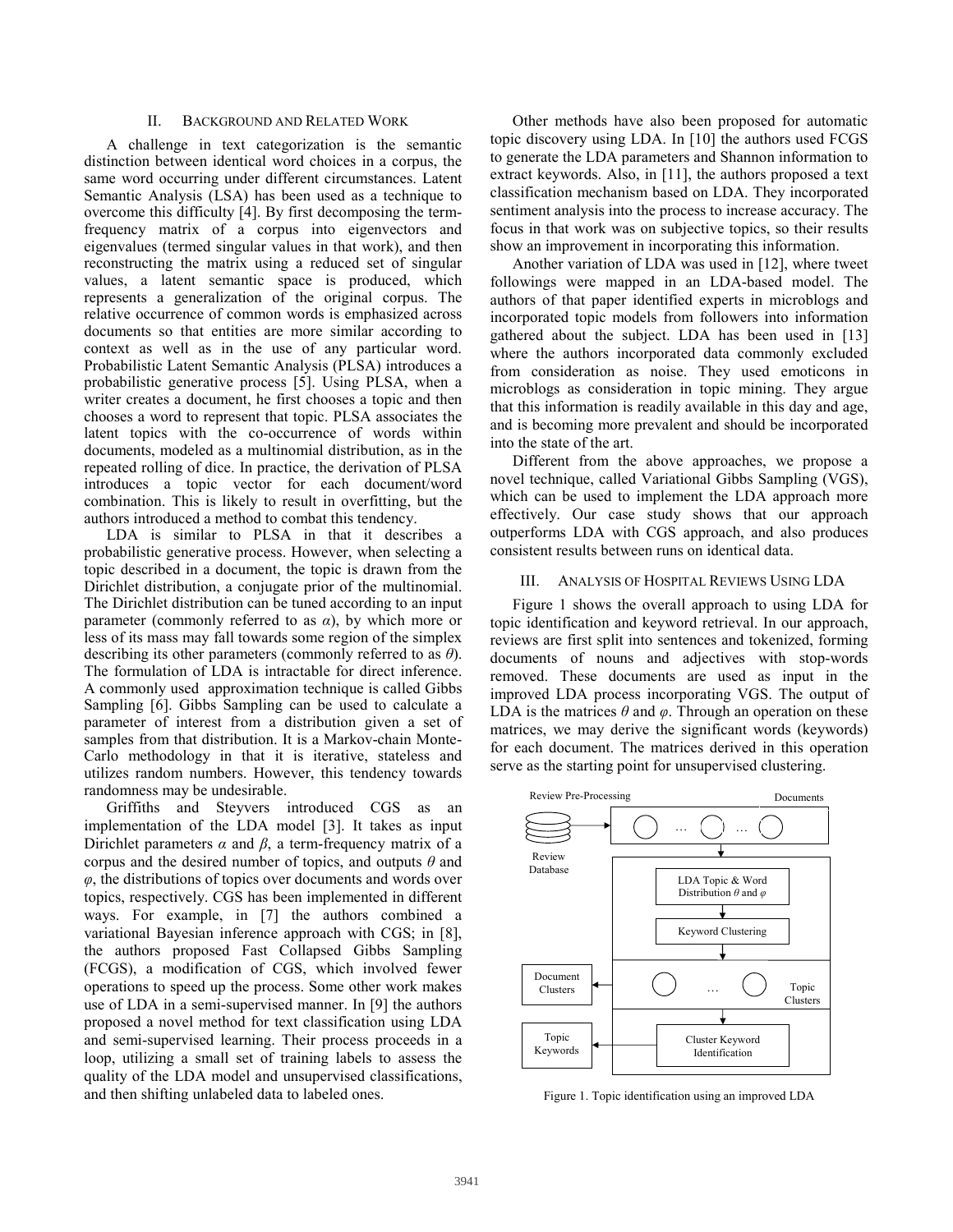In the clustering process, we use *k-*means to group the keywords into classes according to their significance. We then aggregate the values in these clusters into a cluster centroid by averaging the values for each word. By comparing the occurrence of words in documents with the centroids, we cluster the documents into related groups. Finally, we calculate the most frequently occurring terms to derive topic keywords, which are useful in retrieval of the clustered documents.

#### IV. LDA WITH VARIATIONAL GIBBS SAMPLING

#### *A. LDA Using Collapsed Gibbs Sampling*

The LDA model we adopted is depicted in Fig. 2. The boxes denoted as *D* and *W* represent repetitions at the document-level and the word-level, respectively. The random variable *θ* represents the underlying probability of the individual topics for a document, which is drawn from the Dirichlet distribution given Dirichlet parameter *α*. Random variable *z* is the latent topic drawn from the multinomial distribution given *θ*. The random variable *w* presents the word drawn from the multinomial distribution given *z* and  $\varphi$ , the distribution of words over topics, which is also drawn from the Dirichlet distribution, given Dirichlet parameter *β*.



Figure 2. The LDA model for selecting words for a document

The Dirichlet parameters *α* and *β* are *K*-sized and *N*sized vectors for word over topic and topic over document Dirichlet distributions, respectively. They could be used to tune the Dirichlet distributions, where the greater proportion of the total value of the vector in a part of the *β* vector associates greater probability with those corresponding topics, the same being true for the *α* vector and words.

According to this formulation, the complete joint probability of a corpus and assignment of topics to it can be defined as in (1).

$$
P(W, Z, \theta, \varphi; \alpha, \beta) = \prod_{i=1}^{K} P(\varphi_i; \beta)
$$
  

$$
\prod_{j=1}^{M} [P(\theta_j; \alpha) \prod_{i=1}^{N} [P(z_{j,t} | \theta_j) P(w_{j,t} | \varphi_{z_{j,t}})]]
$$
 (1)

where  $W$  is a corpus as defined by the counts of words occurring across documents; *Z* is the set of topic assignments to documents and words; *M* is the number of documents; *N* is the size of the vocabulary, i.e., the total

number of words occurring across all documents; and *K* is the predefined number of topics. The semi-colons in (1) represent that the probability is calculated based on the given Dirichlet distribution parameters *α* and/or *β*.

As mentioned previously, LDA is a generative statistical model; therefore, sample data can be produced according to probabilistic distributions. The process of generating a document can be analogized to throwing a dice with some sizes of the faces, corresponding to topic distributions over documents. Once a topic is selected, the words can be determined using a separate set of dice corresponding to word distribution over each of the topics. By first rearranging terms and integrating over *θ* and *φ*, with the integral of the Dirichlet distribution being equal to one, the joint probability in (1) of a particular word and topic assignment given the stationary point of all other topic assignments is proportional to the term as defined in (2).

$$
P(Z_{(m,n)} = k, Z_{-(m,n)}, W; \alpha, \beta) \propto
$$
  
\n
$$
(n_{m,(1)}^{k,-(m,n)} + \alpha_k) \frac{(n_{(1,n)}^{k,-(m,n)} + \beta_n)}{\sum_{r=1}^{N} (n_{(1,r)}^{k,-(m,n)} + \beta_r)}
$$
 (2)

where  $n_{j,r}^{i,-(m,n)}$  denotes the count of the *i*-th topic for the *j*-th document and the *r*-th word; (.) indicates that the value represents the sum across that parameter (i.e. across all documents or all words); –(*m*,*n*) indicates that the contribution from document *m* and word *n* have been excluded from that count; and *Z-*(*m,n*) indicates all other topic assignments excluding the one currently being sampled. Like a random walk, the next state is assigned according only to the current state. This translates to the stationary state of all other variables, all other topic assignments, excluding the one in question. In the original CGS formulation, the next topic is assigned randomly. It certainly involves random numbers, although, as we will see shortly, there is a certain degree of regularity in the assignments. Note that (2) can be used as the CGS update equation.

CGS proceeds in a three-nested loop for a predefined number of iterations over documents and words. By maintaining counts of topics associated with documents and words, the probability of each topic is calculated and stored in a vector. Also, the present topic for a document/word combination is maintained as the starting point for each iteration. The selection of the topic which is assigned to that document and that word combination in CGS is done according to a random draw from the calculated topic vector, a process which approximates the underlying distribution. In CGS, the counts of topics assigned to documents and words are first populated with initial values, which may be far from the expected values. The reason that the process is called Markov-Chain Monte-Carlo is because a Markov-Chain is a series of states in which the next state may be generated from only the preceding one. It is Monte-Carlo because it uses random numbers. Algorithm 1 shows this process, but with the selection of the updated topic being done according to the TS-VGS algorithm presented in Section IV.B.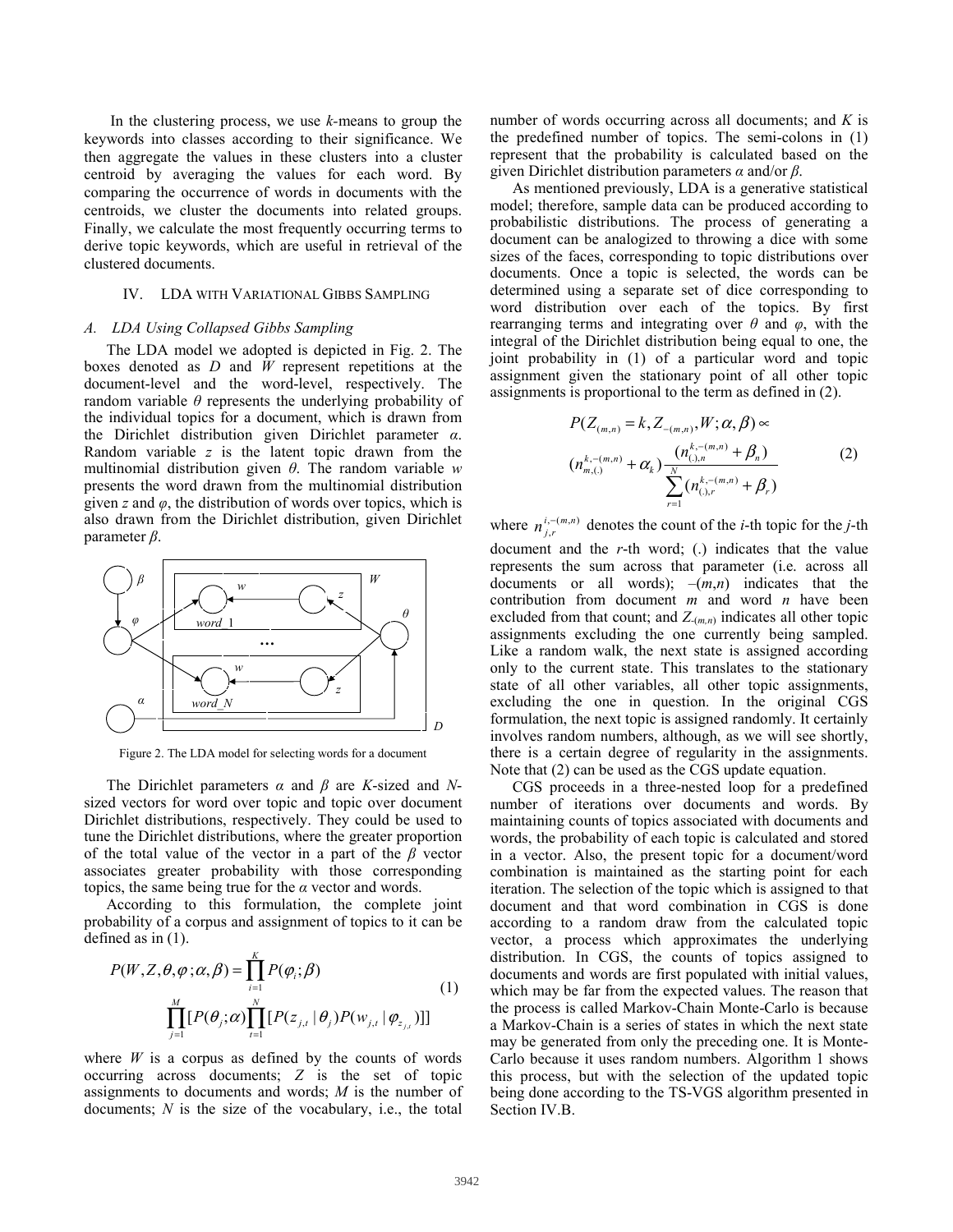## **Algorithm 1: Variational Gibbs Sampling (VGS)**

**Input:** *word* is an  $M \times N$  matrix with the number of times word *w* has appeared in document  $m$ ;  $\alpha$  and  $\beta$  are Dirichlet parameters; *T* is the number of times to repeat sampling.

**Output:**  $\theta$  is an  $M \times K$  matrix representing the distribution of topics over documents;  $\varphi$  is an  $N \times K$  matrix representing the distribution of words over topics.

- 1. Let *topic* be  $M \times N$  matrix representing the topic for a pair of document *m* and word *w*.
- 2. Let *nw* and *nd* be  $N \times K$  and  $M \times K$  matrix containing the number of times word *w* and document *m* being assigned to topic *k*, respectively.
- 3. Let *nwsum* be a *K*-sized vector representing the number of times topic *k* has been assigned to a word.
- 4.Let *ndsum* be a *M*-sized vector representing the number of times document *d* has been assigned a topic.
- 5. **for**  $i = 1$  **to**  $T$

```
6. for m = 1 to M
```

| 7.  | for each $w$ in <i>word</i> occurring in document $m$                   |
|-----|-------------------------------------------------------------------------|
| 8.  | $n =$ index of word w in vector word[m]                                 |
| 9.  | $k = topic[m][n]$                                                       |
| 10. | $nw[n][k]$ --; $nd[m][k]$ --, $nwsum[k]$ --; $ndsum[m]$ --              |
| 11. | $curTopic = TS-VGS(nw, nd, \alpha, \beta, m, n)$                        |
| 12. | $nw[n][curTopic]++; nd[m][curTopic]++$                                  |
| 13. | $nwsum[curTopic]++; ndsum[m]++$                                         |
| 14. | $topic[m][n] = curTopic$                                                |
|     | 15. for $m = 1$ to M                                                    |
| 16. | for $k = 1$ to K                                                        |
| 17. | $\theta[m][k] = (nd[m][k] + \alpha[k]) / (ndsum[m] + \sum_i \alpha[j])$ |
|     | 18. for $n = 1$ to N                                                    |
| 19. | for $k = 1$ to $K$                                                      |
| 20. | $\varphi[n][k] = (nw[n][k] + \beta[n]) / (nwsum[k] + \sum_i \beta[j])$  |
| 21. | <b>return</b> $\theta$ and $\varphi$                                    |
|     |                                                                         |

In Algorithm 1, the counts of the current sample are first decremented. This allows for the sampling of the current state given all other states. The probabilities of the topic assignments *topic*[*m*][*n*] are calculated at each iteration for each document *m* and word with index *n*. Different from CGS that makes a random selection of topic from the vector of topics, this algorithm calls method TS-VGS to determine the current topic for a given document and a word, and update the counts and assignments accordingly.

## *B. Variational Gibbs Sampling*

Before presenting the topic selecting algorithm using VGS, we first show how CGS works. The major idea of CGS is to associate frequently occurring words with topics. Having no prior knowledge about the underlying topic distribution, one may first initialize the topic/document and topic/word counts in a pseudo-random fashion, assigning topics to documents and words as they appear in the corpus. Therefore, in the beginning, there will be a large degree of disorder in the topic vector *pr\_topic*, a vector of topic probability produced for each document/word combination. An early iteration of the algorithm produces a normalized topic vector, which may look as follows:

## $[0.001][0.25][0.15][0.001][0.55][0.048]$

Using CGS, the vector *pr\_topic* is first cumulated left to right by iterating across the vector and summing each value with all prior values, which results in the following vector:

## [0.001][0.251][0.401][0.402][0.952][1.00]

Then, a uniform random value between 0 and 1 is calculated and multiplied by the last value, which is guaranteed to contain the complete probability. The vector is iterated over and, for the first value that is greater than this random value, its index is the one selected as the topic assignment for that document and word combination.

We can see that the CGS algorithm tends to select the topics with the most significant values. In the cumulated vector above, there is a 95.2% certainty that topic 5 is selected, and it is guaranteed that otherwise, topic 6 will be. If the same word is associated with a different topic in another iteration of the algorithm, then the probability of that topic will be higher at that index on the next iteration, and thus, the topic assignments will be more likely to be moved in that direction. Practically, however, the use of random numbers allows for any topic choice to be made. In the example above, 25% of the time, the second topic will be selected and 40% of the time the third topic will be selected. In fact, the distribution is spread largely across the 2nd, 3rd, 4th and 5th topics. The topic selection algorithm should reflect this situation, and pick a point in the middle of these four consistently according to the distribution.

In contrast, VGS works by associating the majority mass of the distribution with a non-random point so that the underlying distribution is accurately represented. Lines 7 to 19 in Algorithm 2 show this process. First, the topic vector is accumulated in two directions, from the left and right towards the point of the highest value. In the example above, the cumulated vector would look like:

# [0.001][0.251][0.401][0.402][1.0][0.048]

Then we calculate the sum across this cumulated vector, and call it *pr* topicSum. For the above vector, it is 2.103. Finally, by iterating from left to right, the values are summed incrementally, denoted as *runningSum*. The index at which the incremental sum represents the majority of the vector (e.g., *runningSum*/*pr\_topicSum* > 0.5) will be the topic index returned. According to this procedure, the above example returns topic index 4.

The summing of the vector represents the mass at that point. Consider the vector as a function varying in amount along the list of the topics. Summing across the vector is similar to taking an integral of the function from the beginning of the vector to each index of the vector. This allows us to find the majority mass of the vector.

This process might better represent the underlying distribution as the values to the left of the highest point represent a significant proportion of the total mass of the vector. In a different scenario, when the mass of the vector were located at the opposite end of the vector, for example,

```
[0.048] [1.0] [0.402] [0.401] [0.251][0.001]
```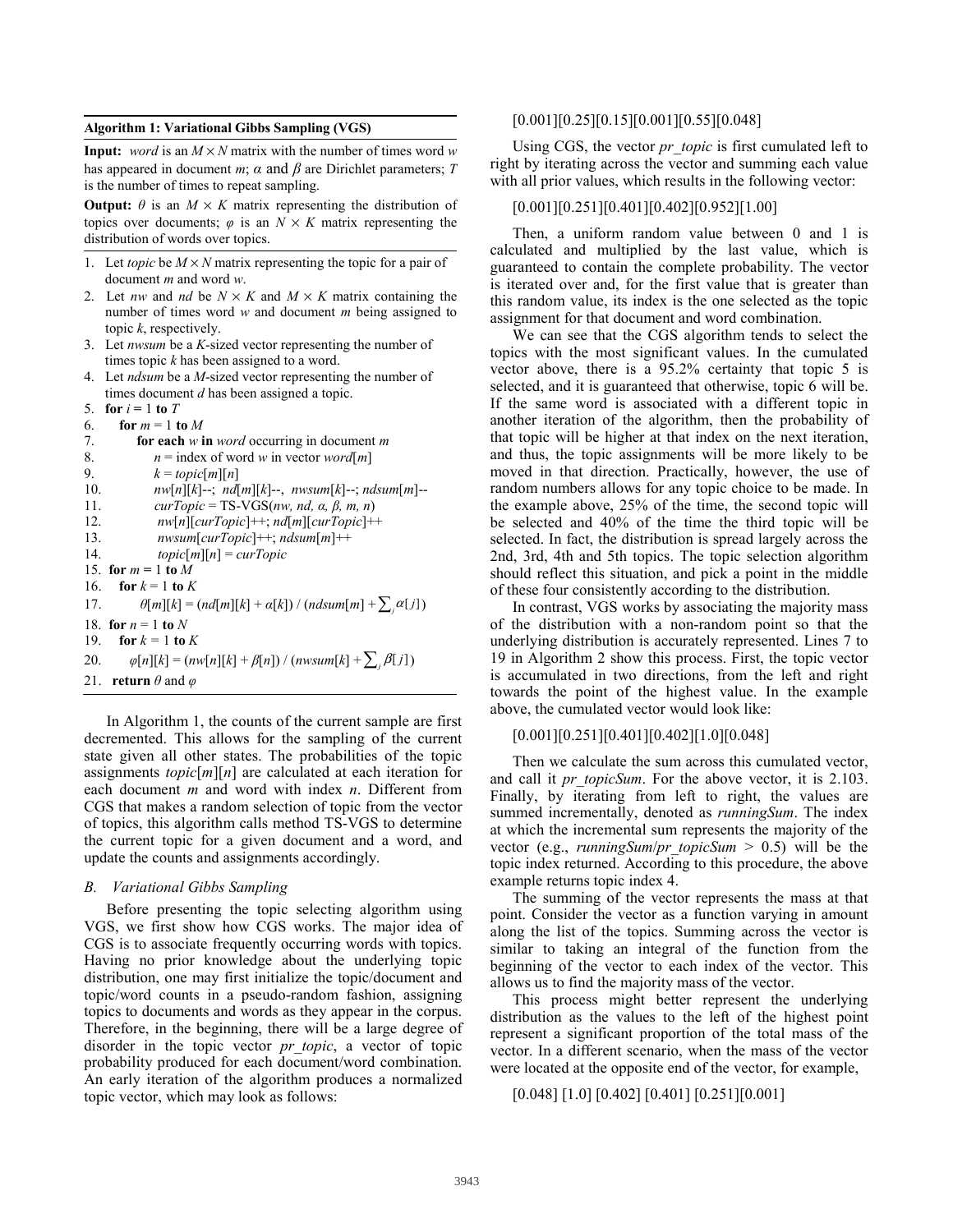#### **Algorithm 2: Topic Selection Using VGS (TS-VGS)**

**Input:** *nw* is  $N \times K$  matrix containing the number of times word *w* has been assigned to topic  $k$ ; *nd* is  $M \times K$  matrix containing the number of times document *m* has been assigned to topic  $k$ ;  $\alpha$  and  $\beta$ are Dirichlet parameter*s*; *m* and *n* are the current document index, and the current word index, respectively.

**Output:** topic index for Gibbs Sampling update equation (2)

- 1. Let *nwsum* be a *K*-sized vector representing the number of times topic *k* has been assigned a word by summing *nw* over all words per topic.
- 2. Let *pr\_topic* be a *K*-sized vector of topic probabilities.
- 3. **for**  $k = 1$  **to**  $K$
- 4. *pr\_topic*  $[k] = (nw[n][k] + \beta[n])$  /
- 5.  $(nwsum[k] + \sum_{n} \beta[n]) * (nd[m][k] + a[k])$
- 6. Normalize *pr\_topic* such that  $\sum_i pr\_topic[i] = 1$
- 7. Let *apex* be the highest value in *pr\_topic*;
- 8. *apexIndex* = the index in *pr\_topic* of *apex*
- 9. **for** *counter* = 2 **to** *apexIndex* // cumulate *pr topic*
- 10. *pr\_topic*  $[counter] =$
- 11. *pr\_topic* [*counter*] + *pr\_topic*[*counter*-1]
- 12. **for** *counter* =  $K 1$  **to** *apexIndex*
- 13. *pr\_topic*[*counter*] = *pr\_topic*[*counter*] +
- 14. *pr\_topic*[*counter*+1]
- 15. Let *pr\_topicSum* be the sum over *pr\_topic* // find the point of the greatest mass in *pr\_topic*
- 16. *runningSum* = 0.0
- 17. **for** *counter* = 1 **to**  $K$
- 18. *runningSum* = *runningSum* + *pr\_topic*[*counter*]
- 19. **if** (*runningSum*/*pr\_topicSum* > 0.5) **return** *counter*
- 20. **return** *K*

then in this case, the total mass would be the same but the topic assignment becomes 3, shifted just right of the highest point in the direction of greatest proportionate mass. The distributions of mass in these examples imply that, for iterations of other documents containing the same word, these topics would also represent significant values. It might be beneficial if the process could recognize this, and accumulate values along the topics so that different documents will have a more consistent topic assignment, which we hope represents the same underlying topic.

Having the topic assignment done as in Algorithm 2, subsequent topic assignments will tend to acknowledge this topic selection for the (*m*, *n*) pair. In addition, topic assignments for other documents containing the same word *n* will do so in the same way. On the other hand, through a random assignment, CGS does the similar thing for a proportion of the topic mass towards one end of the vector or another, which is used for topic assignment at that point. However, CGS may diverge from this tendency because, ultimately, the selection of any topic is possible.

#### V. AUTOMATIC TOPIC IDENTIFICATION USING IMPROVED LDA

The results of LDA using VGS are the matrices *φ* and *θ*, i.e., the distributions of words over topics and topics over documents, respectively. The most significant terms appearing in a document can be calculated as in (3).

$$
SignificantTerms_{d} = \theta_{d} \times \varphi^{T}
$$
 (3)

where  $\theta_d$  is a vector of topic probabilities for document  $d$ , and  $\varphi^T$  is the transpose matrix of topic probabilities for words appearing in the corpus.

The resulting vector of (3) is an *N*-sized vector, for which the highest entries are the most significant words. The matrix *φ* provides the significance of each word according to topic. Sentences composed of similar combinations of words will be associated with a particular topic distribution. *φ* will be distributed according to the relative frequency of the word for those topics. In this way, equation (3) provides a distribution representing the significance of words according to topic for a single document. For each document, the most significant words will have the highest value in the *N*-sized vector. Then, we use *k*-means clustering to group all the vectors produced by (3). The significant terms reflective of a particular topic will be associated with a certain cluster. We aggregate each cluster individually, averaging across columns to produce a generalization of the word significance. Lastly, for each sentence, we compare the words that occur with each cluster aggregate, summing significance for each occurring term, to determine the greatest similarity. Documents most similar with a particular sequence of term significances (having the highest sum across topic significances) are placed in that cluster. In this way, the documents are aggregated according to significant terms. We demonstrate in Section V that this approach is very effective in clustering documents according to hidden topics. In addition, we may extract the significant terms per cluster, which can be used as keywords that are associated with a hidden topic.

#### VI. CASE STUDY

In this section, we demonstrate that our novel approach to LDA using VGS can be applied effectively to online hospital reviews for clustering review sentences by topics and identifying keywords related to each topic. Furthermore, we show that our VGS approach typically performs better than CGS in our trials.

#### *A. Data Processing*

We collected 92 hospital reviews from Yelp.com, and split them into 192 sentences. Each sentence is then tokenized, identifying Parts of Speach (PoS) using Apache OpenNLP [14]. Tokenizing the sentences can be beneficial in our approach because informative words, such as nouns and adjectives, can be obtained readily. Note that in our approach, we focus on nouns and adjectives, where nouns are particularly useful because they may serve as keywords. For example, the following sentence contains a noun, "staff", and an adjective, "friendly", which is often used to describe a staff:

"The staff were all very friendly."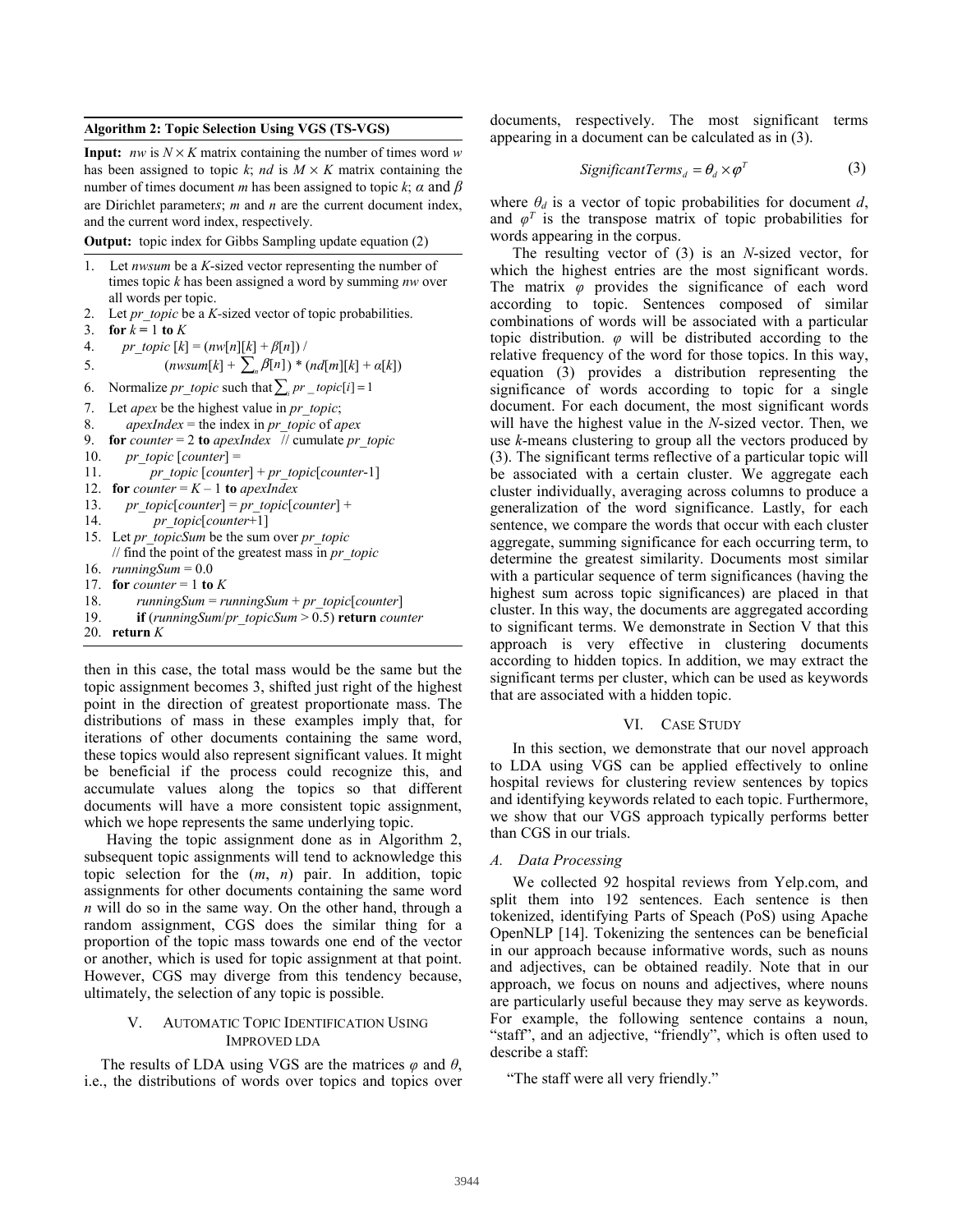Therefore, tokenization can be used to eliminate "stop words" (words we do not care about and are commonly occurring across topics). In our approach, words like "the", "and" and "or" are not adjectives or nouns, and thus are eliminated. Here is an example of a review, labeled as Review 39 in our data set. The review can be split into two sentences, each of which contains at least one noun or at least one adjective.

"The secretary at the front desk signed me in very quickly. I literally waited 10 minutes and was called into the waiting room."

## *B. Unsupervised Clustering Using LDA*

In order to demonstrate the effectiveness of our approach, we performed experiments on the 192 sentences using LDA with both CGS and VGS methodologies. The resulting matrices  $\theta$  and the transpose of  $\varphi$  were multiplied to produce a term-significance matrix. This matrix was then clustered using *k*-means with varying numbers of centroids, and each cluster was aggregated column-wise to produce a single generalization of word significance per cluster. Each document was compared with each of the cluster aggregations to accumulate word significance of occurring words and cluster the documents into related clusters. Finally, to compute the accuracy of the two approaches according to cluster fidelity to a particular topic, we manually identified the topics according to the terms which occurred in each cluster. The clusters produced were composed in the following way, with the above cluster containing one sentence from the example review 39:

#### \*\*\*\*\*\*\*\*\*\*\*\*\*\*Cluster: 1 \*\*\*\*\*\*\*\*\*\*\*\*\*\*\*\*\*

| Words in sentence                         | <b>Review number</b> |
|-------------------------------------------|----------------------|
| minutes, hour, dr, office, norm           | 32                   |
| hour, comfortable, half, less             | 24                   |
| doctor, room, while                       | 65                   |
| minutes, office, dr., wait, nurse, doctor | 37                   |
| minutes, room, waiting                    | 39                   |
| minutes, info, intake                     | 48                   |
| minutes, home, good, 10am                 |                      |
| hour, dr., x-rays                         | 28                   |

In the above example, each line shows the terms occurring in a sentence, which served as a document in our trials of LDA. One may observe some coherence in the cluster. For example, the word "minutes" is highly indicative of the topic "waiting time," a frequent source of conversation in descriptions of hospitals. Other clusters were composed of varying amounts of significant keywords for other topics.

With a larger number of centroids input into *k*-means in our approach, there were a larger number of clusters output. Tables I and II show the number of clusters produced by running *k*-means on the matrices produced by each method. Notice that the number of clusters tended to increase with both methods but was more stable when using VGS. This indicates that there was a higher degree of cohesion in the results of that method. Tables I and II also show that, with the VGS approach, there is a high degree of consistency

between the numbers of clusters as the number of centroids used with *k*-means increases. Even at the highest number of centroids, the sizes of the clusters were largely consistent but also appropriate for the proportions of each topic.

TABLE I. NUMBER OF CLUSTERS PRODUCED BY KMEANS (CGS)

| Num.<br><b>Centroids</b> | Num.<br><b>Clusters</b> | Avg. Sentences<br>per Cluster | <b>Std. Dev. (Sentences</b><br>per Cluster) |
|--------------------------|-------------------------|-------------------------------|---------------------------------------------|
| 6                        | 6                       | 32                            | 18.18                                       |
| 8                        | 8                       | 24                            | 8.82                                        |
| 10                       | 10                      | 19.2                          | 3.54                                        |
| 12                       | 10                      | 19.2                          | 3.54                                        |
| 14                       | 11                      | 17.45                         | 6.04                                        |
| 16                       | 13                      | 14.77                         | 8.2                                         |
| 18                       | 13                      | 14.77<br>8.15                 |                                             |

TABLE II. NUMBER OF CLUSTERS PRODUCED BY KMEANS (VGS)

| Num.<br><b>Centroids</b> | Num.<br><b>Clusters</b> | Avg. Sentences<br>per Cluster | <b>Std. Dev. (Sentences</b><br>per Cluster) |
|--------------------------|-------------------------|-------------------------------|---------------------------------------------|
| 6                        | 6                       | 32                            | 14.97                                       |
| 8                        | 8                       | 24                            | 7.81                                        |
| 10                       | 10                      | 19.2                          | 5.31                                        |
| 12                       | 10                      | 19.2<br>5.31                  |                                             |
| 14                       | 10                      | 19.2<br>5.10                  |                                             |
| 16                       | 11                      | 17.45<br>6.96                 |                                             |
| 18                       |                         | 17.45<br>6.96                 |                                             |

#### *C. Result Analysis*

Once we have associated labels with the series of terms, we can assess the accuracy of the two methodologies. The following is an example of a labeled cluster:

#### \*\*\*\*\*\*\*\*\*\*\*\*\*\*\*\*\*\*\*Cluster: 9 \*\*\*\*\*\*\*\*\*\*\*\*\*\*\*\*

Staff : *friendly, girls, desk, front, super, willing*

Staff : *doctor, questions, intelligent* 

Staff : *doctor, informative, times, polite* 

Staff : *staff, professional, desk, front, nurses* 

Staff : *test, nice, drug, lady, young*

Staff : *front, nice, woman*

Staff: *doctor, opinion, daughter, unprofessional*

Staff : *girls, desk, nice, i* 

Staff : *highly, facility*

Staff : *place, neighborhood, available*

Staff : *facility, kids*

Staff : *desk, front, secretary*

WaitingTime: *wait, appointment, online, scheduler, perfect* WaitingTime: *exam, form, standard*

We treated our manual labeling as the ground-truth, and identified  $K = 6$  underlying topics from the collected review sentences with the following amounts:

Medications: 22, WaitingTime: 39, Staff: 58, Billing: 24, Cleanliness: 10, Null: 39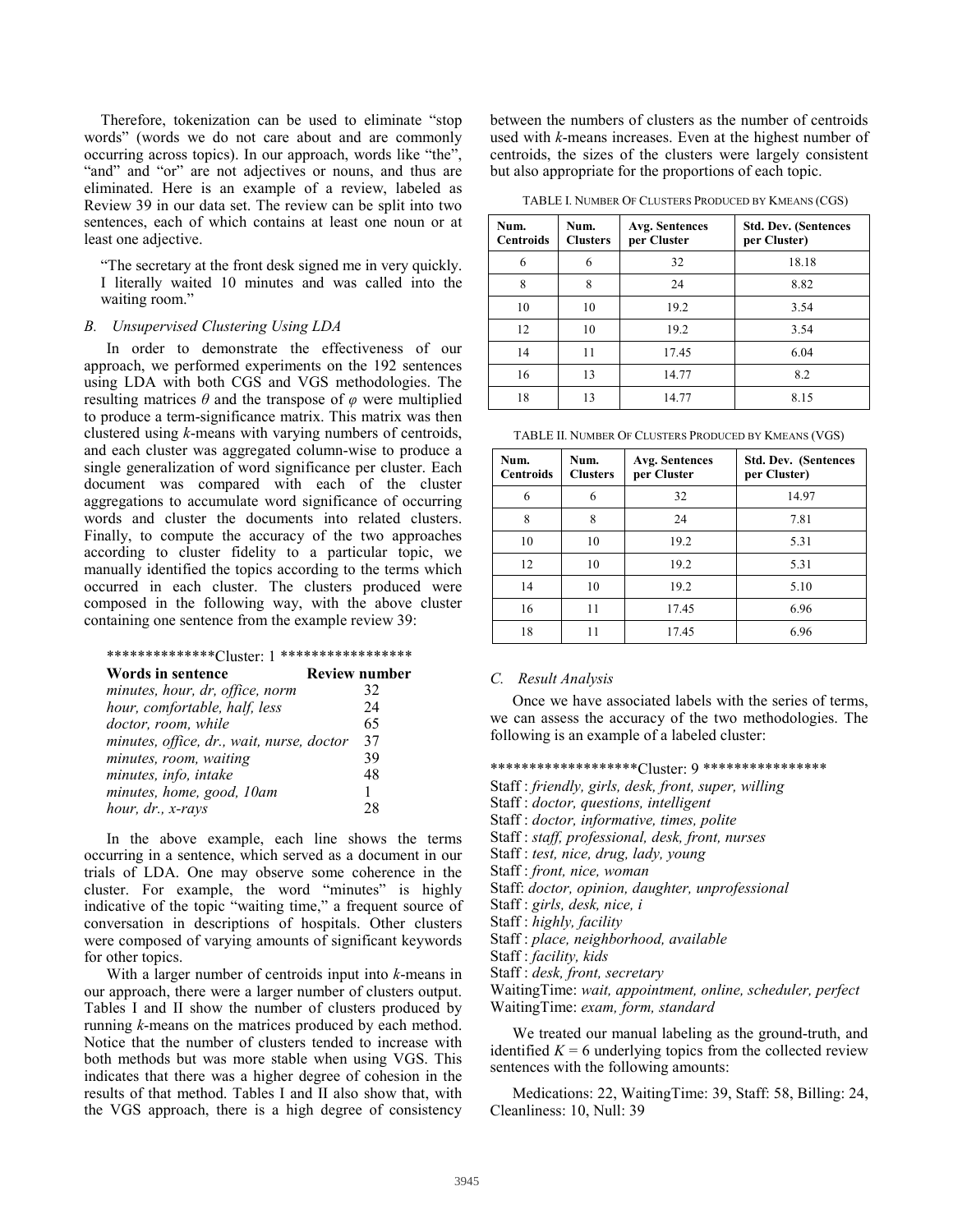The "Null" topic includes sentences that do not describe any particular aspect of the hospital. A sentence such as "So glad to have such a great urgent care in Arlington Heights," does not contain a topic. It only describes a general feeling about the hospital as a whole. We included the "Null" topic in our case study to demonstrate the discriminative power of our methodology. The "Null" topic is trickier to identify manually than the rest since it tends to be composed of less informative and more varied terms.

Having the ground-truth labels, we may measure the accuracy of the clusters generated in our experiment according to (4).

$$
Accuracy = \frac{\sum \text{Entropy}_{k,j} | \text{Entry}_{k,j} \geq \text{Entry}_{i,j} \text{ for } i = 1..K}{\sum_{j} \sum_{i} \text{Entry}_{i,j}}
$$
 (4)

where *Entry<sub>k, j</sub>* is the number of sentences in the *j*-th cluster for topic *k*, which contains the majority of sentences in cluster *j* among all topics. Therefore, we calculate the accuracy as the total number of majority sentences (i.e. across all clusters) divided by the total number of sentences. Table III shows these results for both of the CGS and VGS approaches with different numbers of centroids. As is shown in Table III, the results are almost always better for VGS as compared with CGS.

TABLE III. ACCURACY OF CGS AND VGS

| <b>Num. Centroids</b> | $_{\rm CGS}$ | <b>VGS</b> |
|-----------------------|--------------|------------|
| 6                     | 0.609        | 0.604      |
| $\circ$               | 0.635        | 0.656      |
| 10                    | 0.651        | 0.703      |
| 12                    | 0.651        | 0.703      |
| 14                    | 0.646        | 0.708      |

Table IV further shows the number of sentences per cluster for 12 centroids and either method. From the table, we can see that even with a large number of centroids, both VGS and CGS maintained a largely similar number of clusters. Note that a topic may appear as the majority in more than one cluster. This is not a problem because, as we show in Section VI.D, the keywords can be used to associate the separate clusters of the majority topic.

Additionally, to demonstrate the consistency of VGS vs. CGS, we present the results from six trials of the two methodologies as in the preceding experiment, classified with 14 centroids. Table V shows the results. It is clear that the results of CGS may vary significantly between runs. This is the problem due to the random process – though it seems to make good associations which are useful in classification, the experimental results show that it just as often makes poor associations.

Table VI presents the majority topic for each cluster produced by the approach using both methodologies and 12 centroids. The results show both approaches work equally well in topic matching.

TABLE IV. NUMBER OF SENTENCES PER CLUSTER

| <b>Cluster No.</b> | <b>CGS</b> | <b>VGS</b> |
|--------------------|------------|------------|
| 1                  | 17         | 15         |
| $\overline{2}$     | 14         | 15         |
| 3                  | 27         | 14         |
| $\overline{4}$     | 17         | 15         |
| 5                  | 17         | 33         |
| 6                  | 21         | 21         |
| 7                  | 21         | 19         |
| 8                  | 21         | 21         |
| 9                  | 16         | 21         |
| 10                 | 21         | 18         |

TABLE V. ACCURACY FOR SIX TRIALS OF CGS VS. VGS

| Run No.       | $_{\rm CGS}$ | <b>VGS</b> |  |
|---------------|--------------|------------|--|
|               | 0.594        | 0.708      |  |
| $\mathcal{L}$ | 0.604        | 0.708      |  |
| 3             | 0.630        | 0.708      |  |
|               | 0.573        | 0.708      |  |
|               | 0.615        | 0.708      |  |
| 6             | 0.578        | 0.708      |  |

TABLE VI. MAJORITY TOPIC FOR EACH CLUSTER (12 CENTROIDS)

| <b>Cluster No.</b> | $_{\rm CGS}$                 | <b>VGS</b>     |  |
|--------------------|------------------------------|----------------|--|
| 1                  | Null                         | <b>Billing</b> |  |
| $\overline{2}$     | Medication<br>Staff          |                |  |
| 3                  | <b>Waiting Time</b><br>Staff |                |  |
| 4                  | <b>Billing</b><br>Null       |                |  |
| 5                  | <b>Waiting Time</b><br>Staff |                |  |
| 6                  | Staff                        | Medication     |  |
| 7                  | Staff                        | Staff          |  |
| 8                  | Null                         | Staff          |  |
| 9                  | Null<br><b>Waiting Time</b>  |                |  |
| 10<br>Staff        |                              | Staff          |  |

#### *D. Keyword Identification and Topic Discovery*

All results were obtained using LDA with 10 as the predefined number of topics. Thus, it makes sense that VGS would converge to roughly 10 clusters despite an increasing number of centroids. With these many clusters generated from the VGS approach, and six underlying topics as the ground truth, one could imagine that further clustering approach would be necessary to make the VGS approach more effective in a completely unsupervised manner. In the following, we describe how the word occurrences within the clusters may help to aggregate them further.

Having the clustered documents, we could associate them with meaningful terms. By aggregating the terms in